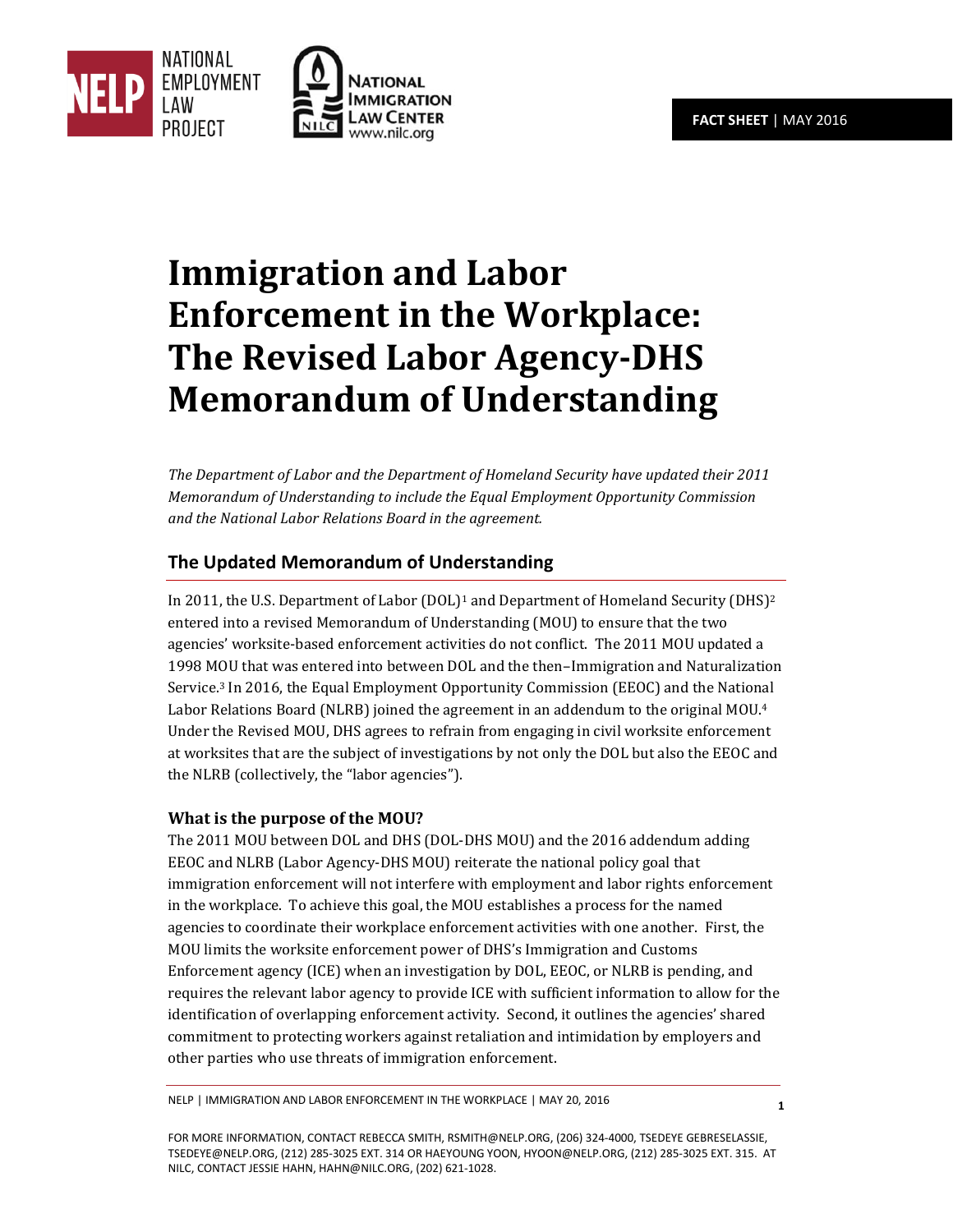### **What workplace activities are protected by the MOU?**

The MOU is designed to protect against immigration interference during ongoing *labor disputes* at a workplace. The MOU defines *labor disputes* as a labor-related dispute between employees and management or ownership regarding any of the following employee rights:

- The right to be paid the correct wages and overtime pay;
- The right to work under safe conditions;
- The right to workers' compensation, family and medical leave, and employee benefits;
- The right to be free from unlawful discrimination;
- The right to form, join or assist a labor organization, to participate in collective bargaining or negotiation, and to engage in protected concerted activities for mutual aid or protection;
- The rights of members of labor unions to union democracy, and to information about employee rights and the finances of unions, employers, and labor relations consultants; and
- The right to protection from retaliation for seeking enforcement of any of these rights.

## **What are the obligations of ICE under the MOU?**

ICE agrees to not conduct worksite enforcement activities, including DHS Form I‐9 audits, during an investigation or any subsequent proceedings under the jurisdiction of one of the relevant labor agencies, subject to some exceptions.5 ICE also agrees to permit the labor agencies to interview any person detained because of ICE worksite enforcement activities. ICE agrees that its personnel will not impersonate DOL/EEOC/NLRB agents or act for one of the labor agencies without that agency's approval.

### **What about retaliation by non‐employers?**

ICE agrees to "be alert to and thwart attempts by other parties to manipulate its worksite enforcement activities for illicit or improper purposes." ICE will evaluate whether tips and leads it gets concerning worksite enforcement involve a labor dispute or are meant to retaliate, "manipulate a pending labor dispute," or "otherwise frustrate the enforcement of labor laws." This language may mean that retaliation carried out by an employer's surrogate (such as an attorney, local police, or insurers) could trigger the MOU.

### **How is the MOU triggered?**

ICE and the relevant labor agencies meet regularly to review ICE enforcement activities. ICE will rely on information from the labor agencies to determine that a labor dispute exists at a particular worksite or that an investigation by a labor agency is underway, triggering the MOU. The labor agencies agree to inform ICE of attempts made by employers and others to retaliate against workers for exercising their workplace rights or to manipulate in other ways pending labor disputes. Advocates should clarify with the relevant labor agency whether particular worker complaints or investigations are in the database that could trigger the conflict notice at ICE.

FOR MORE INFORMATION, CONTACT REBECCA SMITH, RSMITH@NELP.ORG, (206) 324‐4000, TSEDEYE GEBRESELASSIE, TSEDEYE@NELP.ORG, (212) 285‐3025 EXT. 314 OR HAEYOUNG YOON, HYOON@NELP.ORG, (212) 285‐3025 EXT. 315. AT NILC, CONTACT JESSIE HAHN, HAHN@NILC.ORG, (202) 621‐1028.

NELP | IMMIGRATION AND LABOR ENFORCEMENT IN THE WORKPLACE | MAY 20, 2016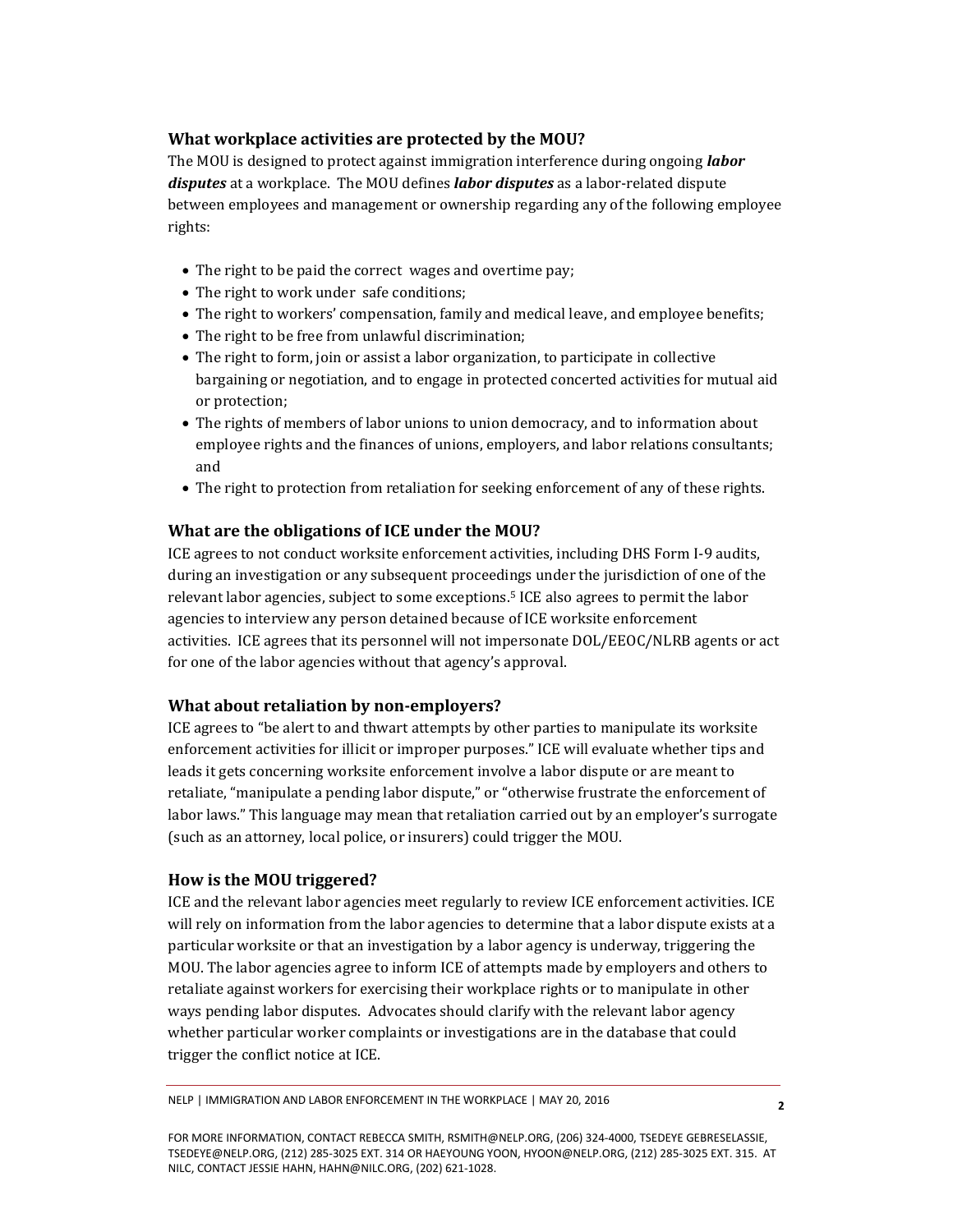## **What remedies are available to workers who are witnesses in labor agency investigations?**

ICE agrees to consider labor agency requests to grant immigration relief (such as parole or deferred action) for witnesses needed for a labor agency investigation or related proceeding. The labor agencies agree to develop a mechanism to refer information to ICE regarding human smuggling and trafficking, child exploitation, and extortion or forced labor. The labor agencies and ICE retain their ability to seek visas for labor agency witnesses—for example, their authority to certify worker victims of crime for U visas. In addition, victims of labor abuse may also be eligible for the exercise of prosecutorial discretion under memoranda issued by ICE on June 17, 2011.

## **How will the MOU be implemented?**

The MOU calls for the formation of a Worksite Enforcement Coordination Committee, and a means of exchanging information between the agencies. Each agency commits to dissemination of the MOU through "appropriate implementation instructions, employee notification and training." Because the MOU was issued without a specific plan, advocates have a critical role in working with the labor agencies and ICE on effective implementation of the MOU at the national, regional, and local levels.

## **Conclusion and recommendations**

## **What steps should worker advocates take to protect workers in individual cases?**

To protect workers from immigration enforcement while they are asserting their workplace rights, workers should file a complaint with the appropriate labor agency about unpaid wages or other violations of their labor rights if they have a claim, and make sure that the complaint is accepted and logged in the agency's database. In cases where threats of retaliation have been made, or if it appears that an ICE enforcement action is imminent, the worker or advocate should immediately inform the appropriate labor agency of the threat.

## **How should advocates engage with local labor agency and ICE offices?**

Workers and advocates should consider working closely with the relevant labor agencies and ICE offices to provide the information the agencies need to best carry out the purpose of the MOU, ensure its smooth implementation, and help monitor decisions made under the MOU. This will help ensure that its interpretation and practical benefits are as expansive as possible, and serve the purpose and spirit of the MOU.

This could include:

- 1. Meeting with national, regional, and district labor agencies and ICE offices to discuss implementation of the MOU and local preferences for labor dispute notification, and to assist in facilitating information‐sharing.<sup>6</sup>
- 2. Advocating that ICE make detainees available to labor agencies, unions, and workers centers for interviews, regardless of whether a labor agency investigation was ongoing

NELP | IMMIGRATION AND LABOR ENFORCEMENT IN THE WORKPLACE | MAY 20, 2016